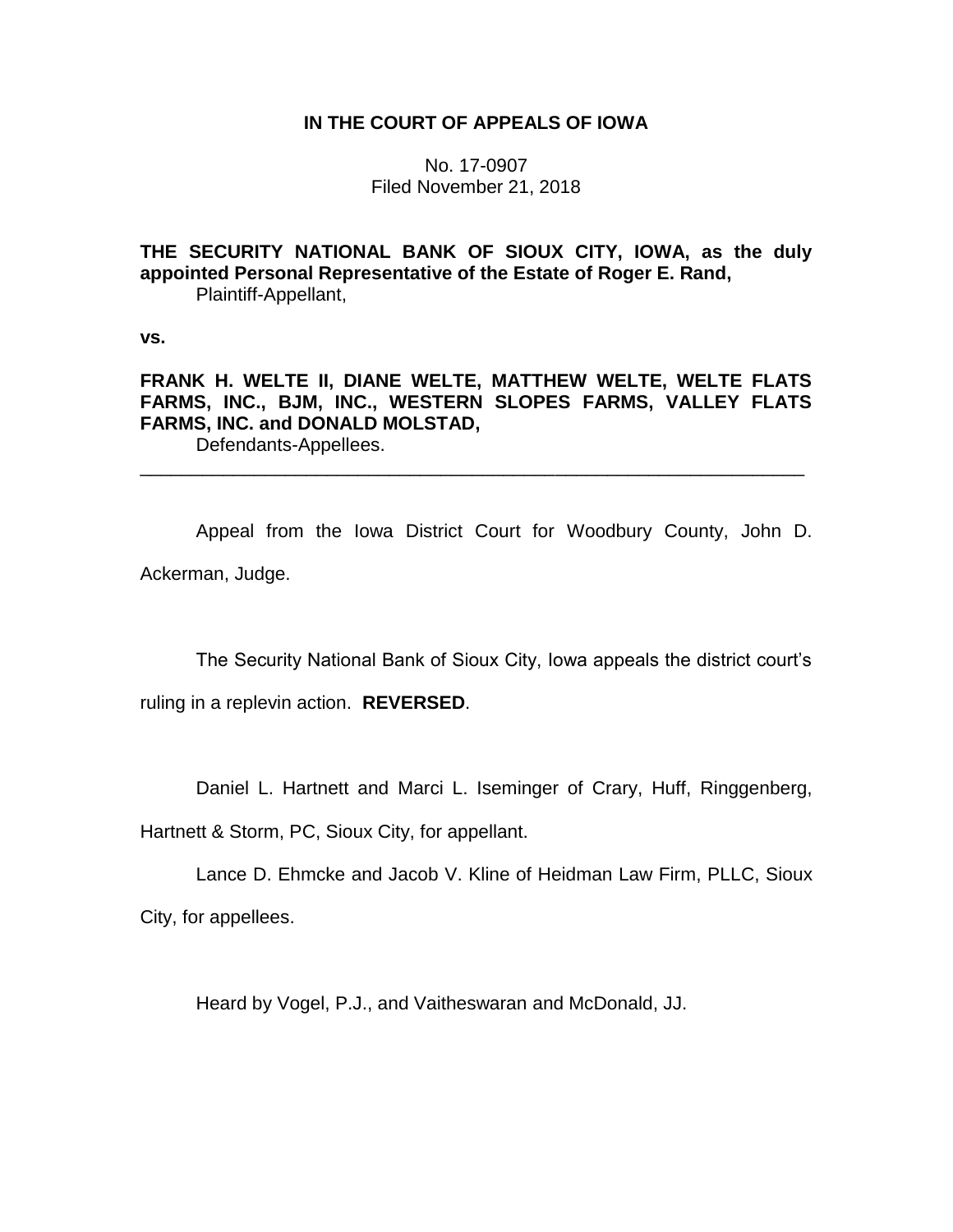### **VOGEL, Presiding Judge.**

The Security National Bank of Sioux City, Iowa (SNB), was appointed personal representative of Roger Rand's estate and filed a petition for replevin against multiple defendants. SNB requested immediate possession of farmrelated personal property upon which Rand held a perfected security interest. A hearing was held, and the district court issued two separate rulings, one of which is the subject of this appeal. On the merits, we find the district court erred in determining the two tractors, subject to this appeal, were properly sold within an implied course of dealing and thereby not subject to Rand's perfected security interest.

### **I. Background Facts and Proceedings**

Starting in 2010, Rand made various loans to Frank Welte II and his various business entities for the purpose of financing Frank's farming operation. Security agreements were executed to secure all present and future debts owed to Rand, giving Rand a blanket security interest in all farm-related property. The security interests were perfected by the filing of financing statements at the Iowa Secretary of State's office.

Rand died on August 29, 2016, and SNB was appointed personal representative of Rand's estate. SNB filed a petition for replevin on March 8, 2017, seeking possession of all secured property. Among the defendants listed in the petition were Frank; his son, Matthew Welte; and one of Frank's business entities,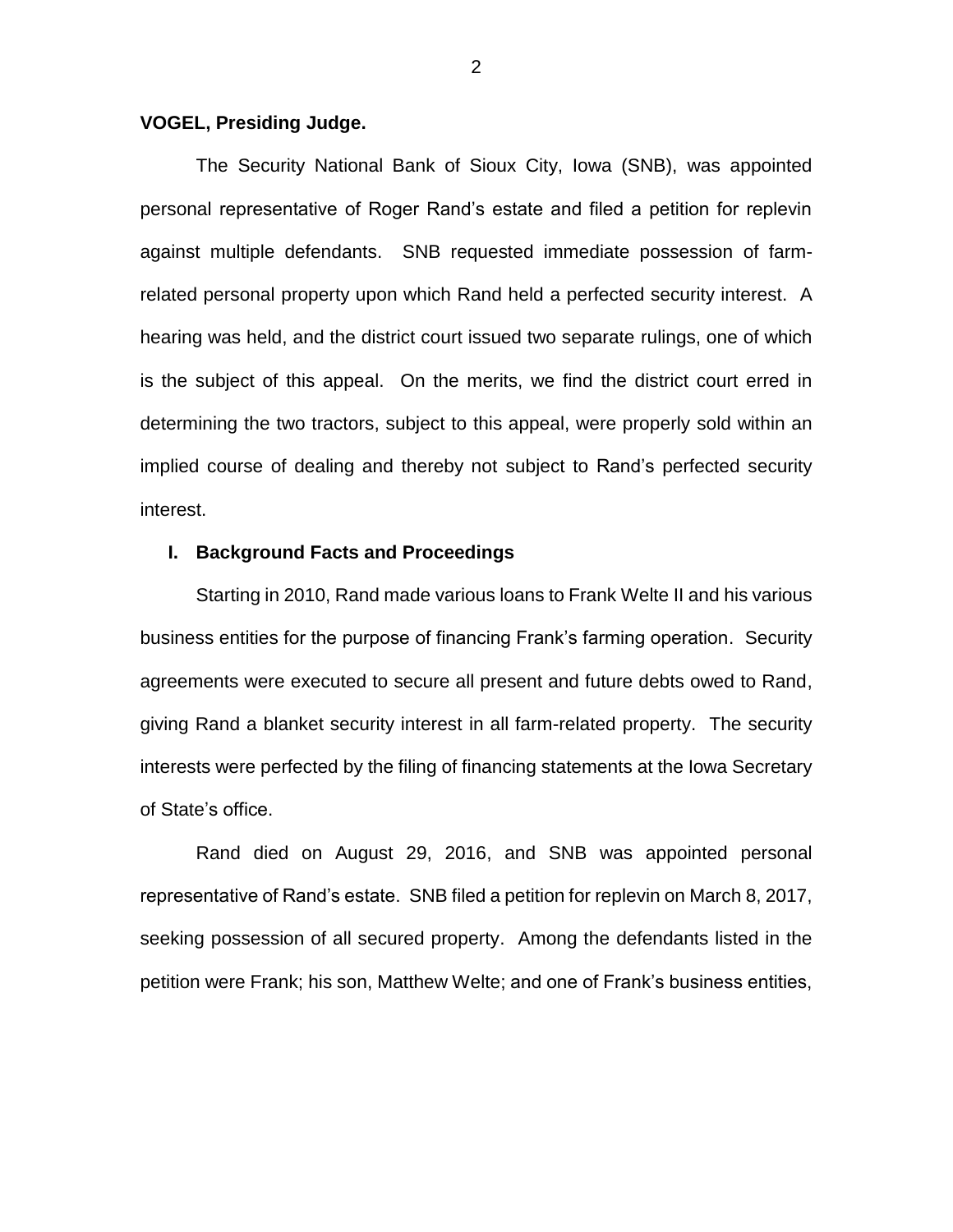BJM, Inc.<sup>1</sup> The petition stated the plaintiff was entitled to immediate possession of all personal property and various intangible property in the possession of the defendants. The petition also urged the court to set a hearing about the immediate possession of the collateral.

A hearing was held on May 3 and 4, 2017. On May 9, the court issued a ruling stating a writ of replevin would be issued for certain property. The ruling also set a bond and stated the court would issue a second ruling on whether SNB had a security interest in Matthew's two tractors, which were previously owned by Frank/BJM. The court issued a second ruling on May 10, which determined Matthew acquired the tractors from Frank/BJM free of Rand's security interest. The court found an implied course of dealing between Rand and Frank that allowed Frank/BJM to sell collateral in which Rand had a security interest without permission from Rand. Also, the court found that since First State Bank had loaned Matthew the money to purchase the two tractors, it had a purchase-money security interest in the tractors, which was superior in any interest Rand/SNB may have. SNB appeals.<sup>2</sup>

#### **II. Standard of Review**

 $\overline{a}$ 

"Replevin actions are tried as 'ordinary proceedings.' Our review is for correction of errors at law." *Ankeny Cmty. Sch. Dist. v. Van Gorp*, 501 N.W.2d

<sup>1</sup> BJM, Inc. is a corporation through which Frank purchases farm equipment. Matthew was a shareholder in BJM from 2010–2012, signing the promissory notes and security agreements during that period, both on behalf of BJM as well as in his individual capacity.  $2\,\text{Given}$  our resolution on the merits, we need not reach SNB's claim that the hearing was only intended to be an initial hearing. The court issued a final ruling on the merits, and this appeal stems from that ruling.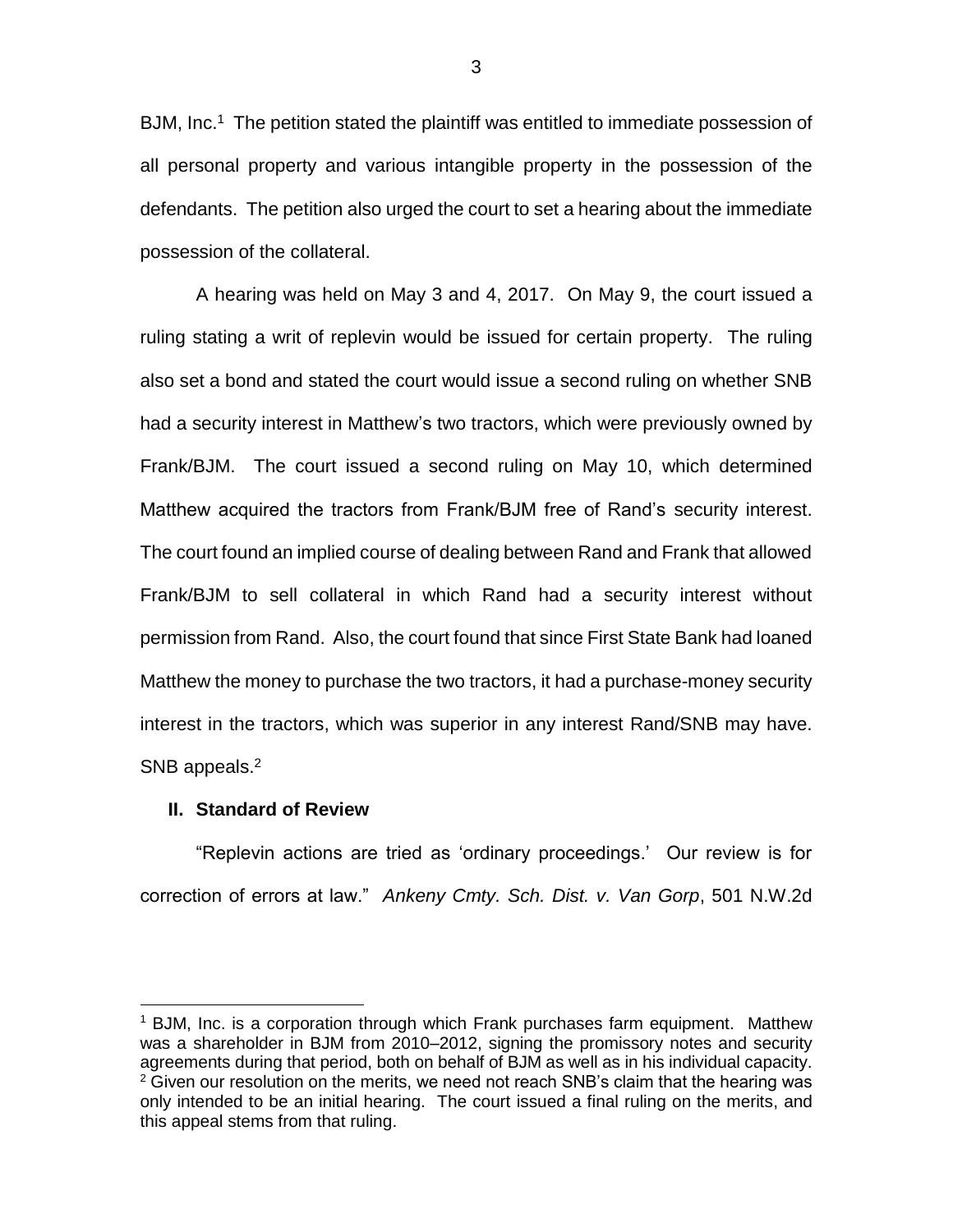506, 507 (Iowa 1993) (internal citations omitted); *see also* Iowa Code § 643.2 (2017); Iowa R. Civ. P. 6.907.

### **III. Tractors in Matthew Welte's Possession**

#### **A. Rand's Security Interest**

 $\overline{a}$ 

SNB asserts the district court inappropriately determined the tractors in Matthew's possession were not subject to Rand's perfected security interest. In the May 10, 2017 ruling, the court found "the evidence establishe[d] that there was [an] implied course of dealing between Mr. Rand and BJM/Frank Welte such that BJM/Frank Welte had the authority to sell collateral in which Mr. Rand had a security interest without written permission from Mr. Rand." However, SNB argues "[t]he 'course of dealing' theory is not meant to absolve a giftee of the obligations associated with a perfected security interest in property. There was no evidence presented at the initial hearing that would establish a course of dealing for this type of transfer," that is, a gift from father to son for far less than fair market value.

Iowa Code section 554.9315(1)(a) states "a security interest . . . continues in collateral notwithstanding sale, lease, license, exchange, or other disposition thereof unless the secured party authorized the disposition free of the security interest." Our supreme court has held such authorization may be "implied from a prior course of dealing between the secured party and the debtor." *C & H Farm Serv. Co. of Iowa v. Farmers Sav. Bank*, 449 N.W.2d 866, 871 (Iowa 1989) (citing lowa Code § 554.9306(2) (1981)).<sup>3</sup> "A 'course of dealing' is a sequence of conduct

 $3$  In 2000, our legislature enacted Iowa Code section 554.9315 as the replacement of Iowa Code section 554.9306(2). *Peoples Tr. & Sav. Bank v. Security Sav. Bank*, 815 N.W.2d 744, 761 (Iowa 2012).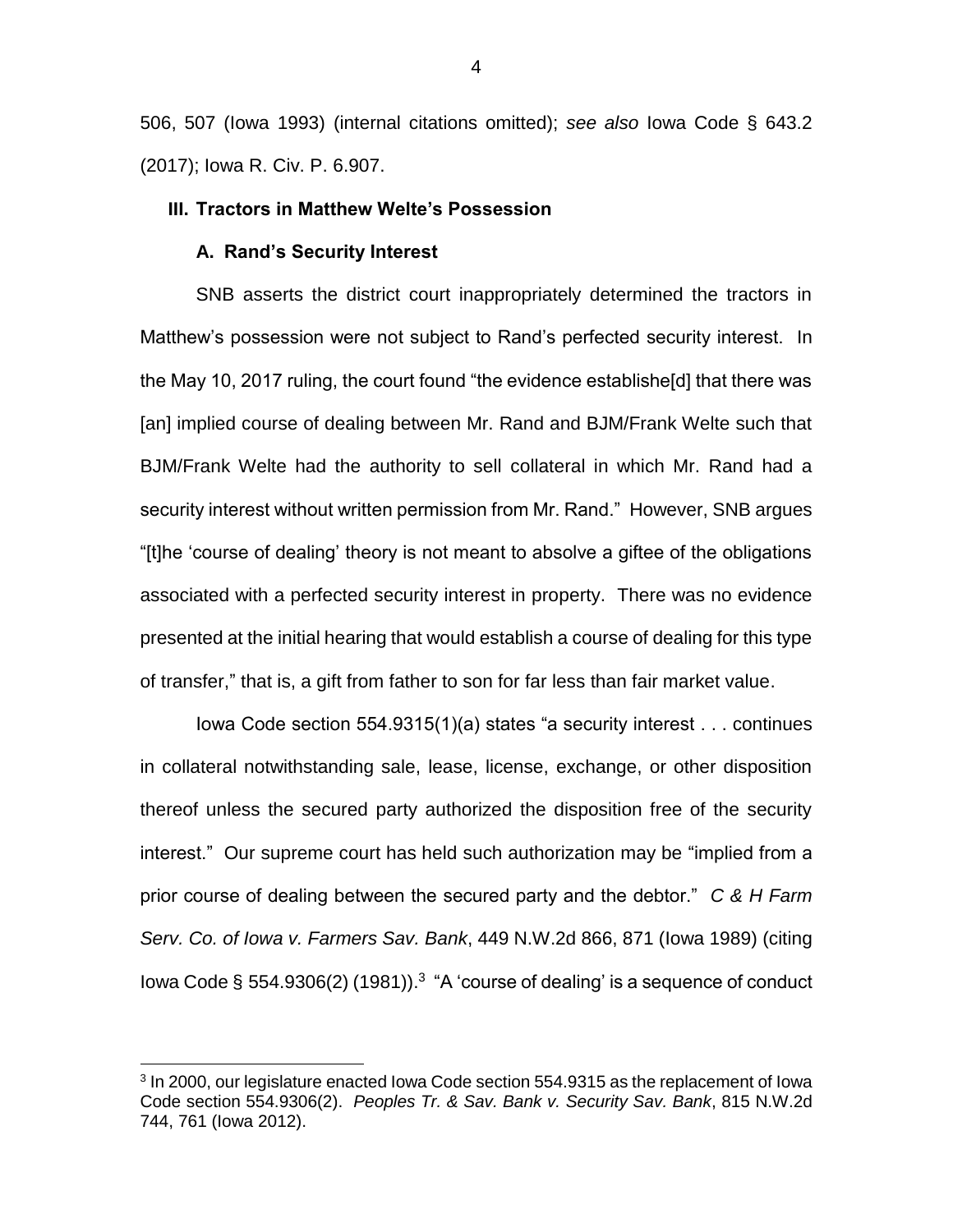concerning previous transactions between the parties to a particular transaction that is fairly to be regarded as establishing a common basis of understanding from interpreting their expressions and other conduct." Iowa Code § 554.1303(2). However,

when the parties' actions fall outside the "sequence of previous conduct" there is no "understanding" between the parties authorizing the transaction. . . . [I]n order for a buyer to take collateral free of a properly perfected security interest under the "course of dealing" doctrine . . . , that buyer must present proof of a course of dealing *and* show that the purchase involved was within that course of dealing. While we believe the secured party should bear the risk of loss when the buyer purchases the collateral in the ordinary course of dealing, the buyer should bear the risk that the disposition of the collateral is being made outside the course of dealing in a manner not impliedly authorized by the secured party.

*Larsen v. Warrington*, 348 N.W.2d 637, 641 (Iowa Ct. App. 1984);<sup>4</sup> *see also*

*Humboldt Tr. & Sav. Bank v. Entler*, 349 N.W.2d 778, 781 (Iowa Ct. App. 1984).

 $\overline{a}$ 

The new UCC provision allows a lender to "authorize[] the disposition [of collateral] free of the security interest," but when such authorization occurs, a security interest attaches "to any identifiable proceeds of the collateral." The new provision clearly separates a security interest in the *collateral*, which is addressed under subsection (a), from a security interest in *identifiable proceeds*, which is addressed by subsection (b). The clear import of the legislative action is that waiver of rights in collateral does not necessarily mean waiver of rights in the proceeds.

*Id.* (internal citation omitted). For the purposes of this opinion, we are only concerned with Iowa Code section 554.9315(1)(a) and the collateral because no proceeds resulted from the transaction at issue.

<sup>4</sup> The Iowa Supreme Court declined to follow *Larsen* in *C & H Farm Service Co.*, 449 N.W.2d at 874 n.3. The court held "[w]here a third party purchases collateral from a debtor under [the course of dealing] doctrine—whatever the consideration for the purchase—the third party is not liable to the secured party for conversion of the collateral. The secured party has waived its security interest in collateral in the hands of third party purchasers." *Id.* at 873–74. *Larsen* involved a prior course of dealing where the secured party allowed the debtor to sell feeder pigs to various livestock dealers for cash and then use the cash to pay either the secured party or other operating debts. 348 N.W.2d at 642. "The challenged transaction in [the *Larsen*] case involved a transfer of the feeder pigs directly to the feed dealer in partial satisfaction of the feed bill." *Id.* Therefore, the challenged transaction was not akin to the previous transactions because of the different purchaser as well as the disposition of proceeds. *See id.* On the contrary, *C & H Farm Service Co.*  did not involve different types of purchasers and was focused on the fact the secured party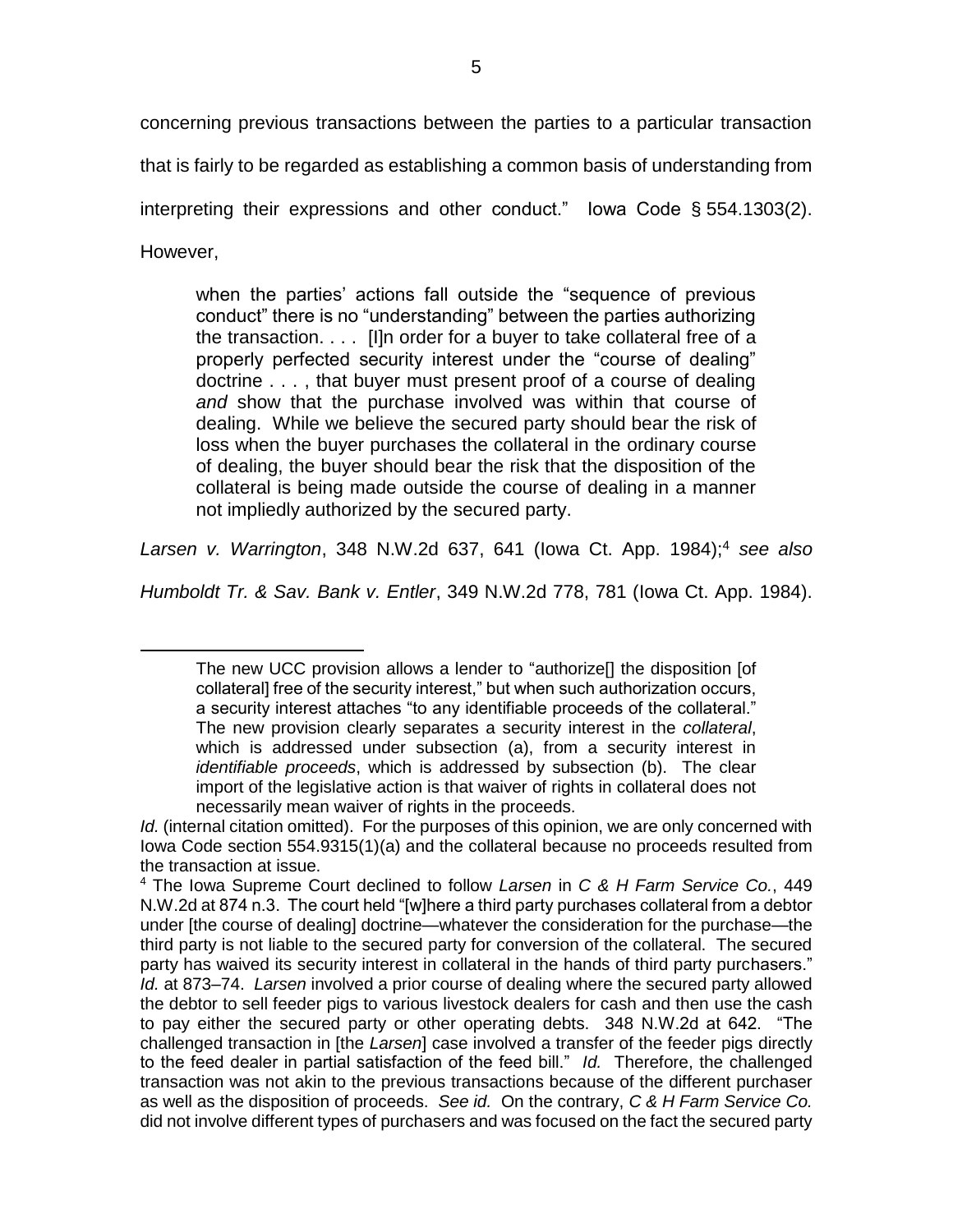When determining whether the disposition of collateral is within the course of dealing, we focus on whether the sale of the collateral was authorized and not on the desired disposition of proceeds. *Humboldt Tr. & Sav. Bank*, 349 N.W.2d at 781–82; *see also Ottumwa Prod. Credit Ass'n v. Heinhold Hog Mkt., Inc.*, 340 N.W.2d 801, 803 (Iowa Ct. App. 1983).

According to the security agreements involved here, Frank/BJM may not "consume, assign or transfer any Collateral without prior written consent of Secured Party." Despite this provision, Frank testified he regularly bought and sold machinery without seeking Rand's permission.<sup>5</sup> He also testified their agreements were usually verbal and they "didn't do nothing in writing." SNB prepared a list of Frank's equipment for this proceeding that they believed Rand had a security interest in, and Frank explained he had sold or traded many items on the list.

Even assuming Frank and Rand had created a course of dealing distinct from their written agreements, Matthew has not carried his burden to show the tractors were sold to him "within that course of dealing." *Larsen*, 348 N.W.2d at 641. Matthew purchased the tractors, a 2008 John Deere 8430 and a 2008 Case IH MX335, from Frank/BJM in 2013 when he began his own farming operation. Matthew acknowledged the only consideration he provided was an agreement to satisfy two outstanding loans on the tractors. He ultimately paid about \$27,000 for

 $\overline{a}$ 

did not always receive the proceeds. 449 N.W.2d at 871–74 (finding the course of dealing between the secured party and debtor was that the debtor could sell the collateral without the secured party's prior written consent and the proceeds could be applied to any purpose the debtor desires; thus, payment of a debt with the proceeds was not outside the course of dealing).

<sup>&</sup>lt;sup>5</sup> We also note Frank testified he sought Rand's permission before selling some real estate. Rand denied permission shortly before his death, which caused problems for Frank.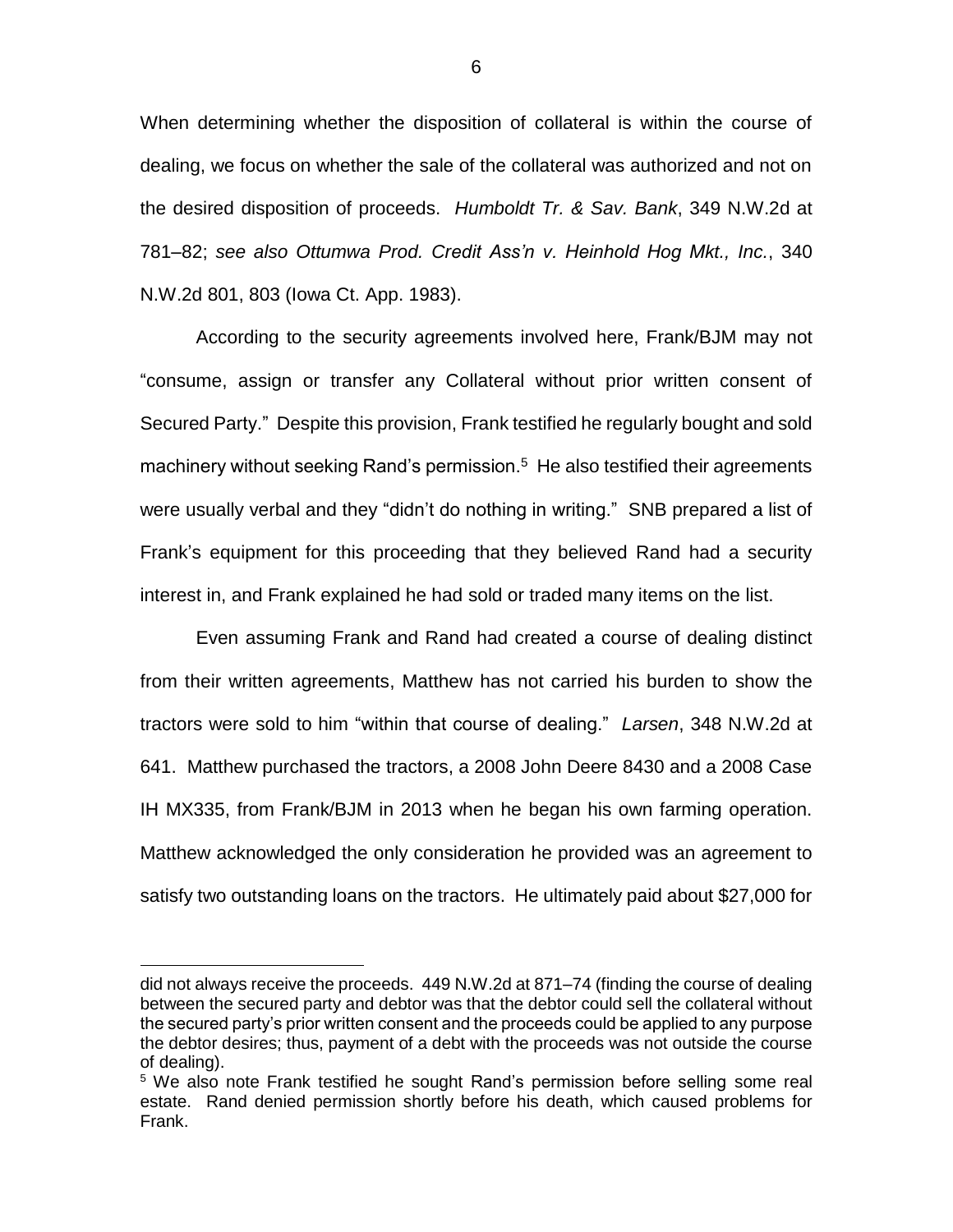the John Deere 8430 and about \$28,000 for the Case IH MX335, both payments made directly to the lending institutions. Prior to the May 3, 2017 hearing, SNB estimated—and the Weltes did not dispute—the John Deere was worth \$116,500 and the Case IH was worth \$129,000. That left an estimated equity in the John Deere of \$89,500 and \$101,000 in the Case IH. Even if a course of dealing existed, where Rand allowed Frank the freedom to manage his fleet of farm machinery, a benevolent sale of tractors from father to son for less than a quarter of their value would not fall within the scope of the course of dealing. *See Humboldt Tr. & Sav. Bank*, 349 N.W.2d at 781–82; *Larsen*, 348 N.W.2d at 641. Because nothing in the record indicates Rand consented in any prior course of dealing to allow such dissipation of secured assets, the district court erred in determining Rand/SNB did not have a perfected security interest in the two tractors.

#### **B. Priority**

 $\overline{a}$ 

In order to "purchase" the tractors from Frank/BJM by paying off the outstanding loans, Matthew obtained a loan from First State Bank in Danbury, listing the tractors as collateral. Matthew asserts First State Bank has priority because it has a purchase-money security interest.<sup>6</sup> However, a comment to the Uniform Commercial Code provides clarity for situations similar to this case:

A owns an item of equipment subject to a perfected security interest in favor of SP-A. A sells the equipment to B, not in the ordinary course of business. B acquires its interest subject to SP-A's security interest. . . . [I]f B creates a security interest in the equipment in favor of SP-B, SP-B's security interest is subordinate to SP-A's security interest, even if SP-B filed against B before SP-A filed against A, and even if SP-B took a purchase-money security interest. Normally, SP-

 $6$  Generally, "a perfected purchase-money security interest in goods other than inventory or livestock has priority over a conflicting security interest in the same goods." Iowa Code § 554.9324(1).